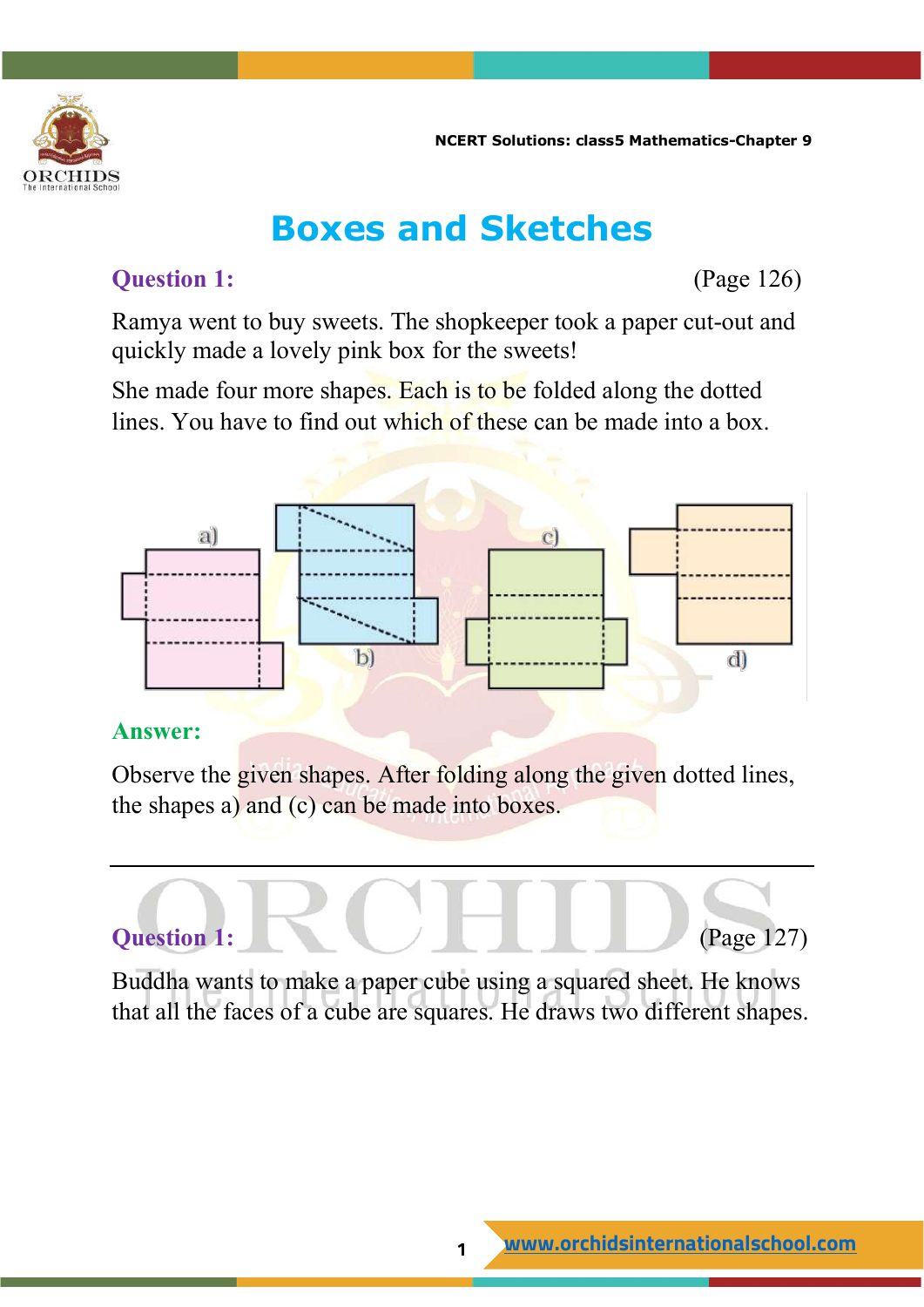



- **a)** Will both of these shapes fold into a cube?
- **b**) Draw at least one more shape which can fold into a cube.
- **c)** What will be the area of each face of the cube?
- **d)** Draw one shape which will not fold into a cube.

**e)** Look around and discuss which things around you look like a cube. List a few.

#### **Answer:**

**a)** A cube has four square shaped faces. Observe the given shapes. Both the shapes can be folded into cubes.

**b)** Answers may vary. Following is a shape that can be folded into a cube.

## Il School The Inter-

**c)** Each face of the cube is a square with 1 cm as its side. Therefore, the area of each face of the cube will be 1 square cm.

**d)** Answers may vary. Following is a shape that cannot be folded into a cube.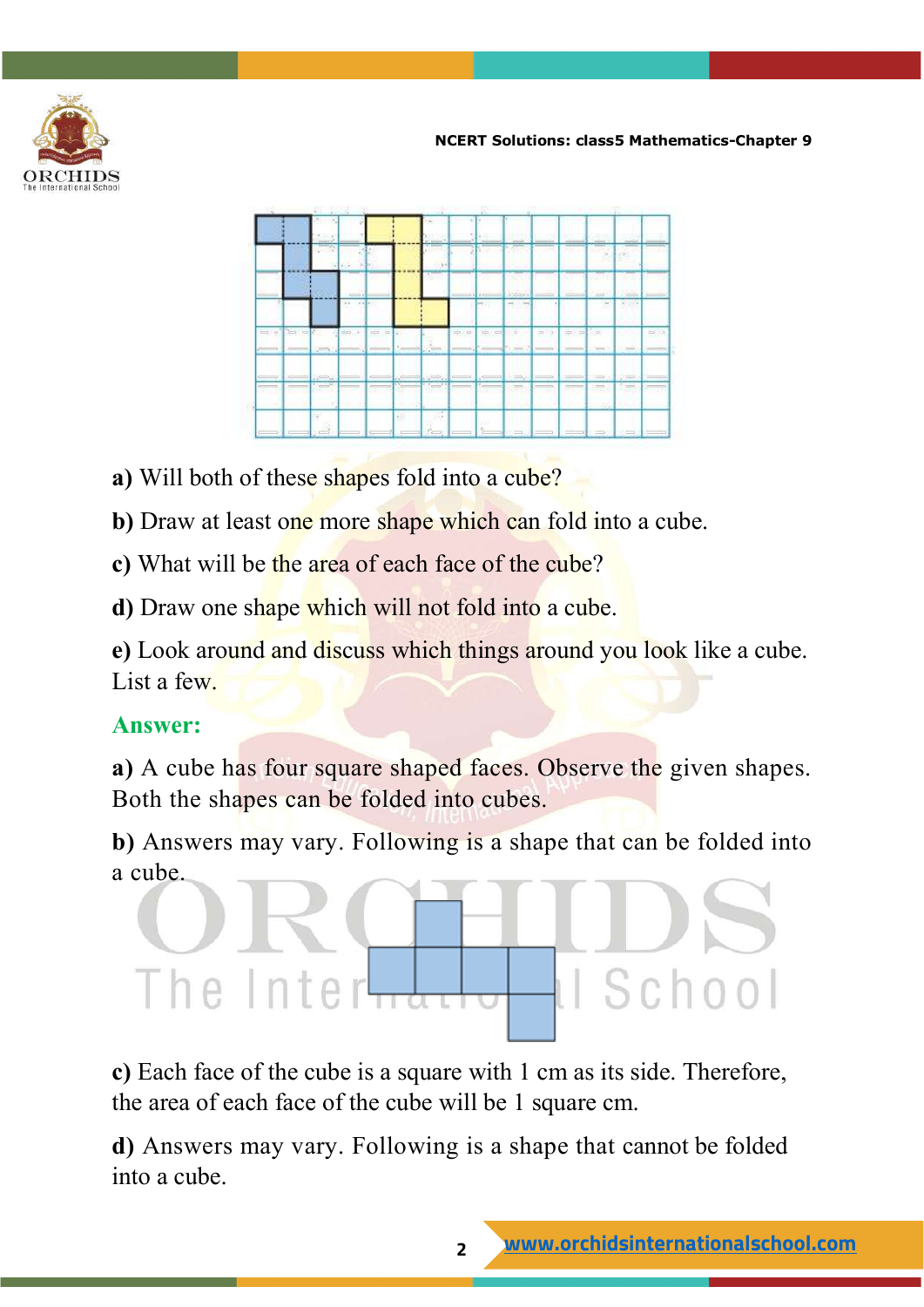



**e)** Do it by yourself. Answers may vary. The shape of dice, sugar cubes, ice cubes, etc., resembles a cube.

#### **Question 1:** (Page 128)

All boxes are not cubes. Here are some different kinds of boxes. Match each shape below with a box into which it will fold



#### **Answer:**

The correct answer is:

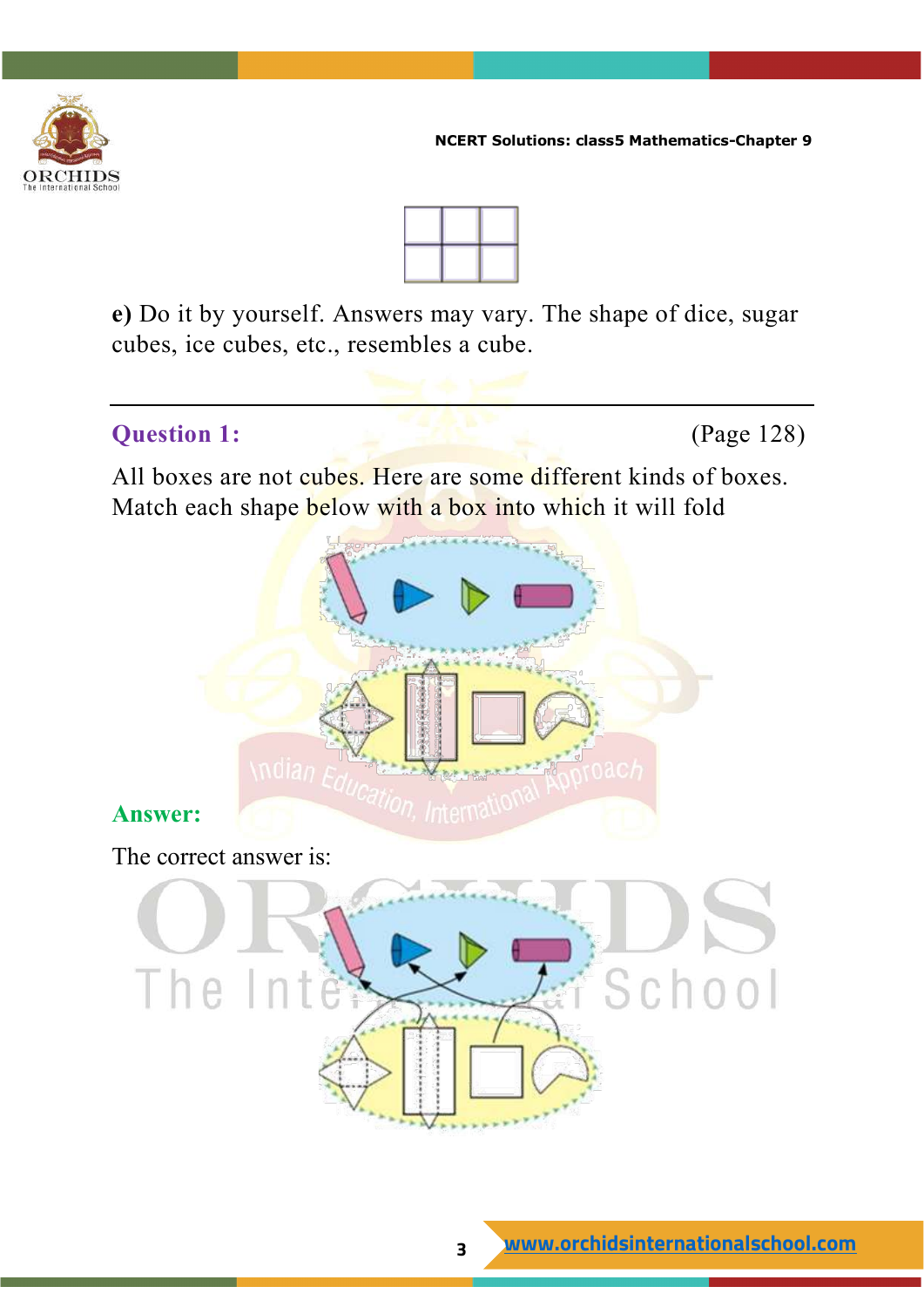

#### **Question 1:** (Page 129)

**A)** For making a house a floor map is first made. Have you ever seen a floor map? Here is a floor map of Vibha's house. It shows where the windows and the doors are in the house.



**B)** Which is the front side of her house? How many windows are there on the front side?

**C)** Which one is Vibha's house?

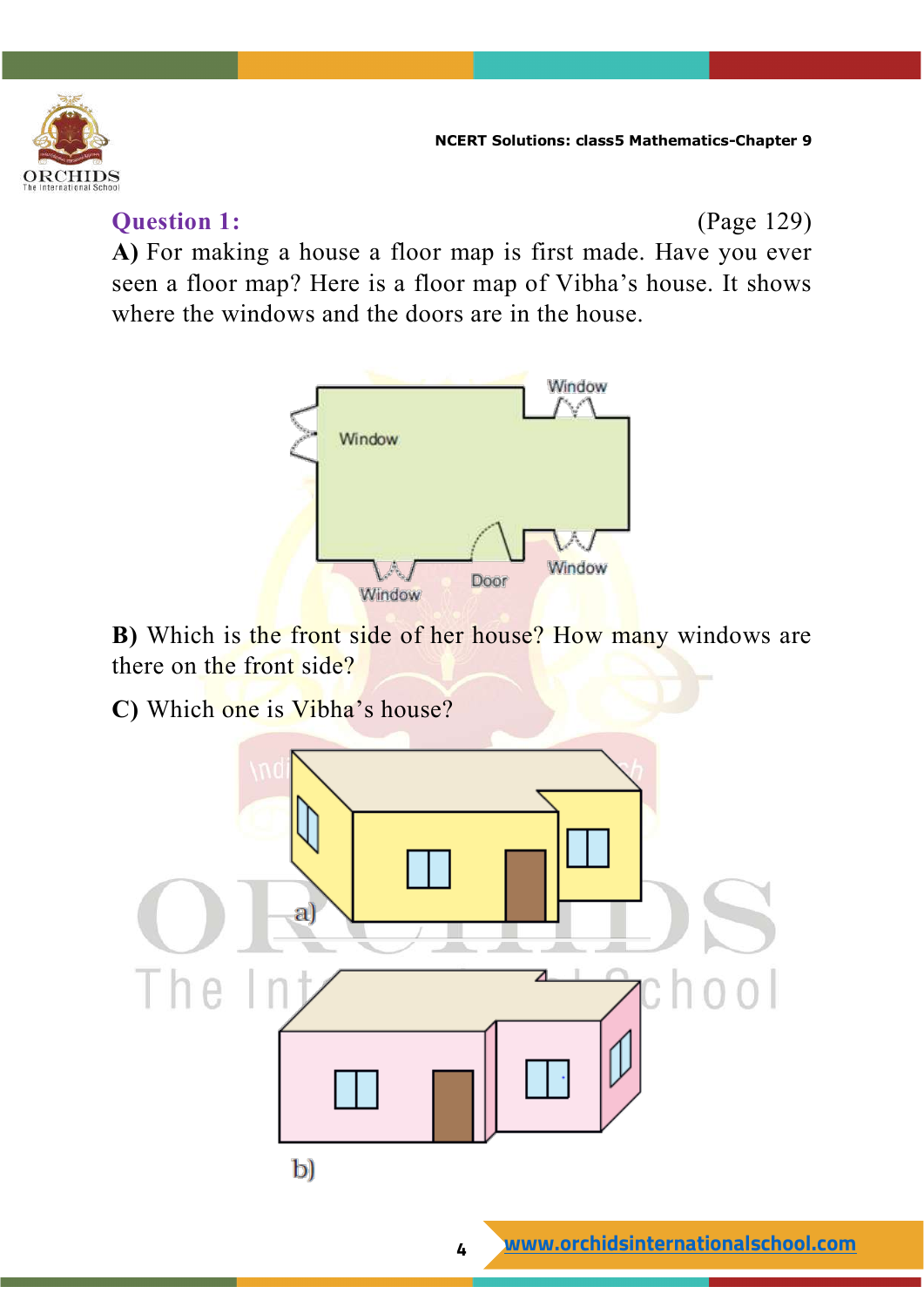



#### **Answer:**

A) Do it by yourself. Answers may vary. **All of Dans** 

#### **B)**

Front side of the house is shown below in the floor map. There are two windows on the front side.

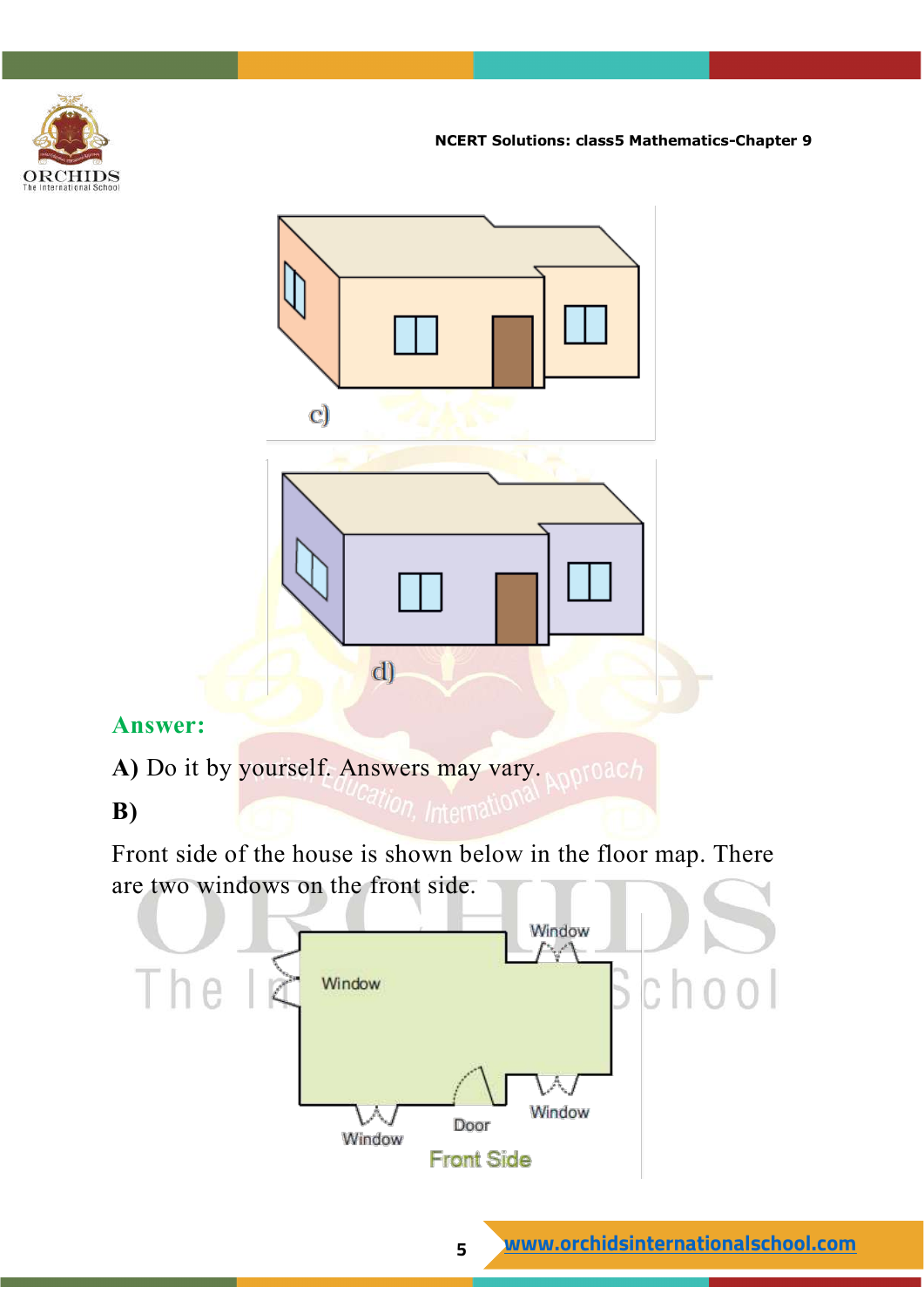

3) Match the deep drawings with the given floor map. The correct deep drawing of the house is option c).



#### **Question 1:** (Page 130)

Look at this floor map of a house. Make doors and windows on the deep drawing of this house.



Are there any windows you couldn't show on the deep drawing? Circle them on the floor map.

#### **Answer:**

Observe the given floor map and draw doors and windows accordingly in the deep drawing of the house. The correct answer is: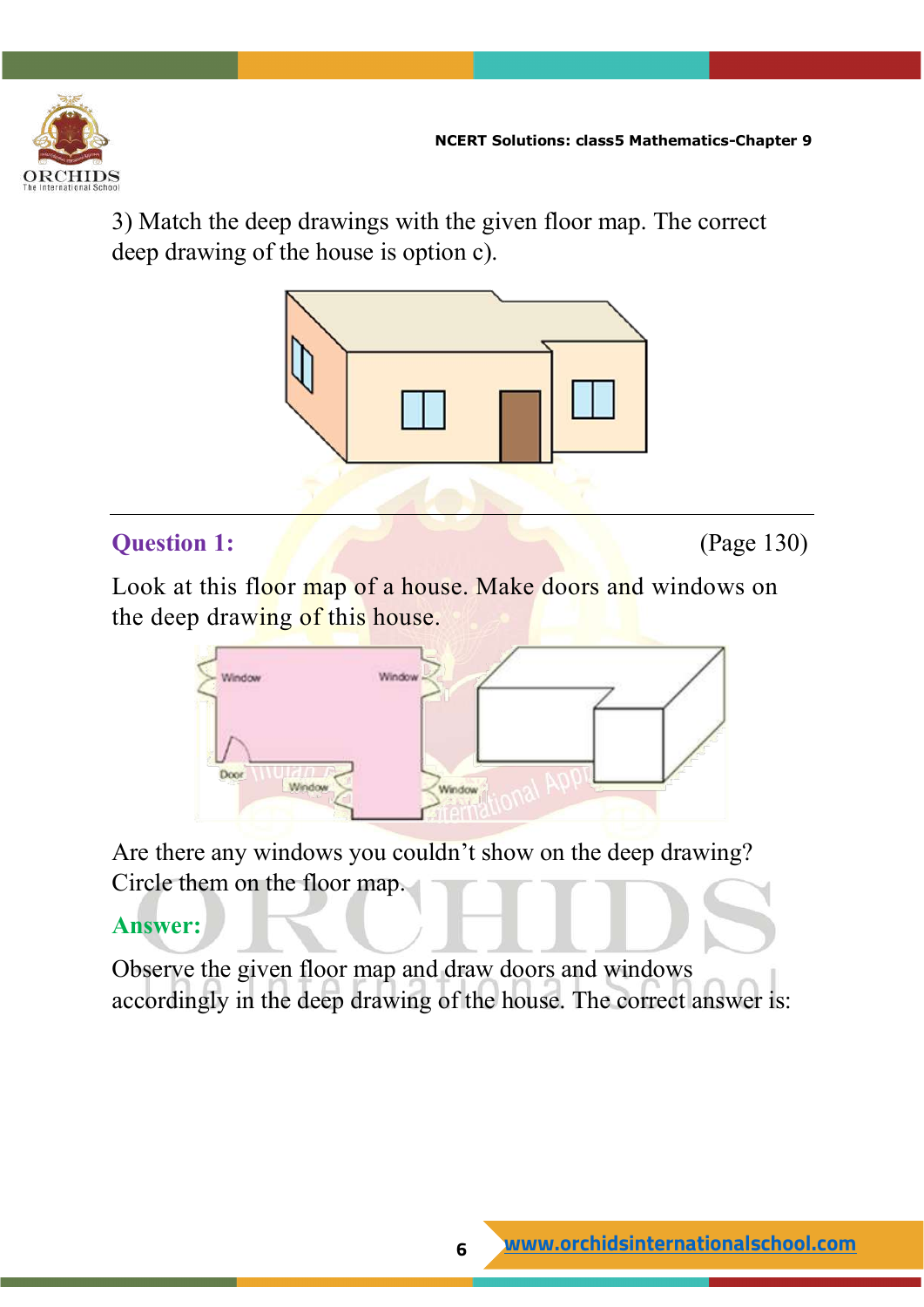



In the deep drawing, there are two windows that are not visible. These windows are circled on the following floor map.



#### **Question 2:**

Soumitro and his friends made deep drawings of a cube. These are their drawings.



**A)** Which of the drawings look correct to you? Discuss.

**B)** Can you add some lines to make drawing (f) into a deep drawing of the cube?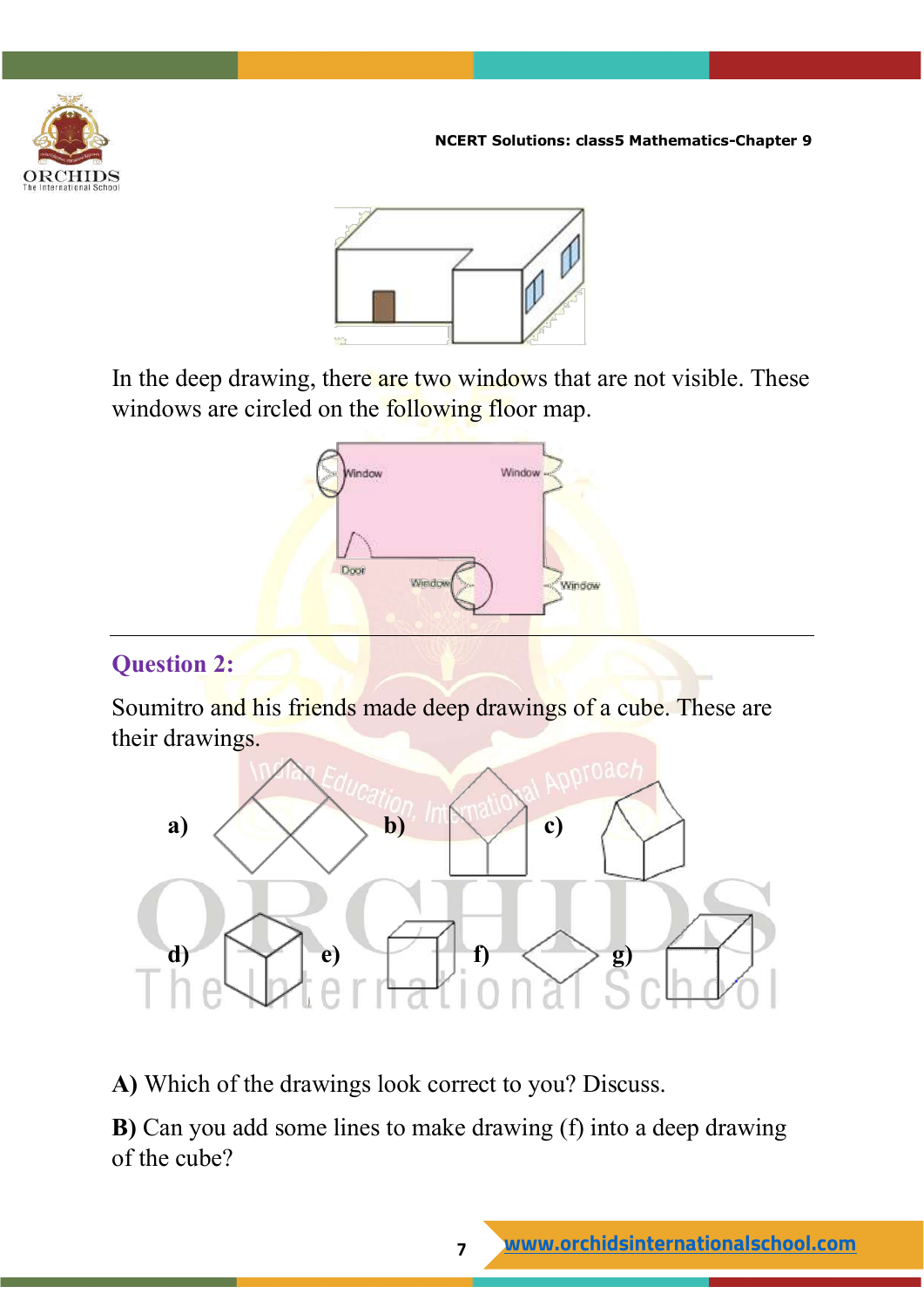

#### **Answer:**

**A)** A cube has 6 faces, and each face of a cube is a square. Therefore, the drawings (d) and (e) are correct.

**B)** The (f) that has been made into a cube by drawing some lines is shown below:

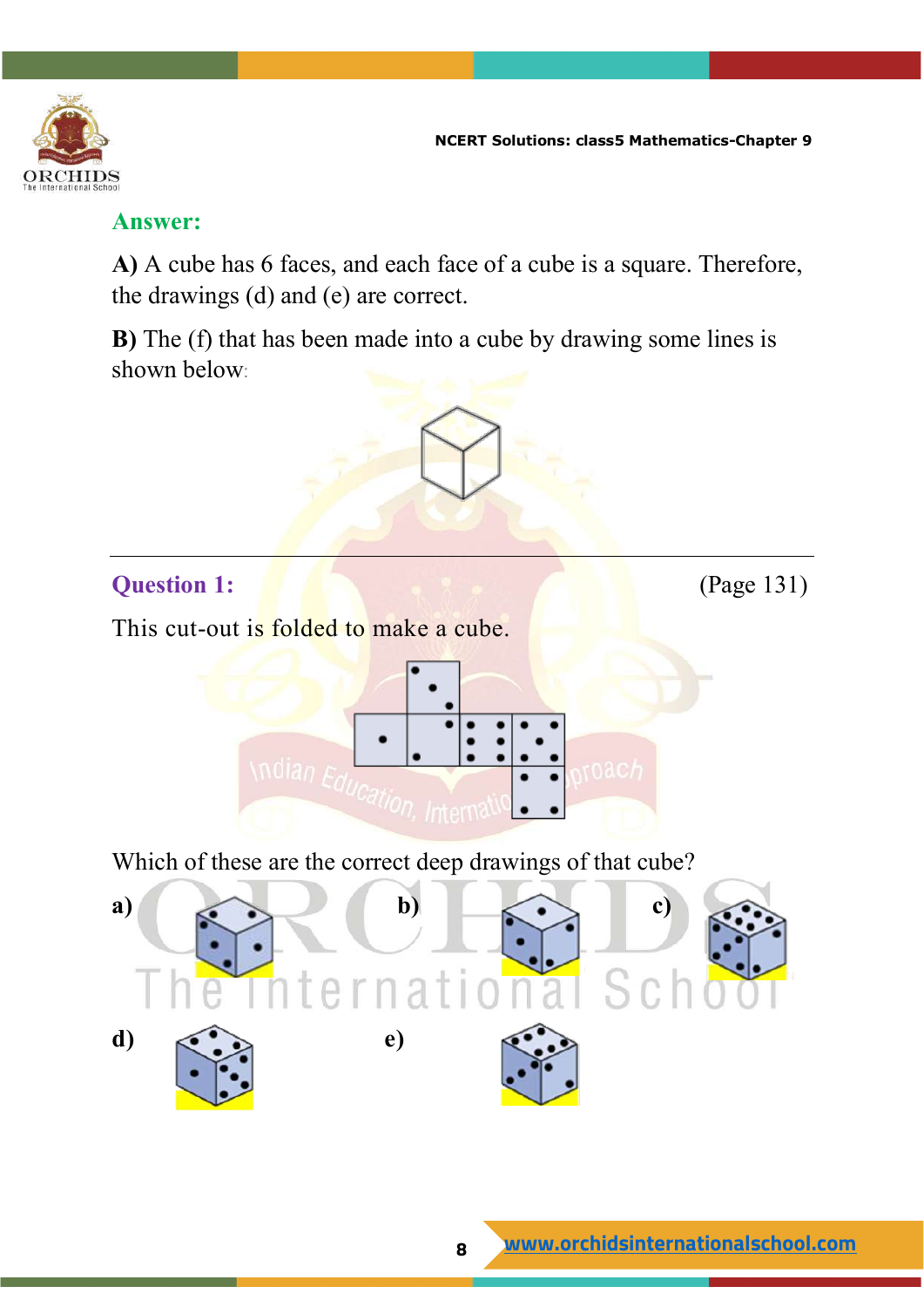

#### **Answer:**

The correct deep drawings are a) d), and e).



#### **Question 2:**

Make a deep drawing of a box which looks like this.



#### **Answer:**

Do it by yourself. Answers may vary. A sample deep drawing is shown below.iternati<u>onal</u> School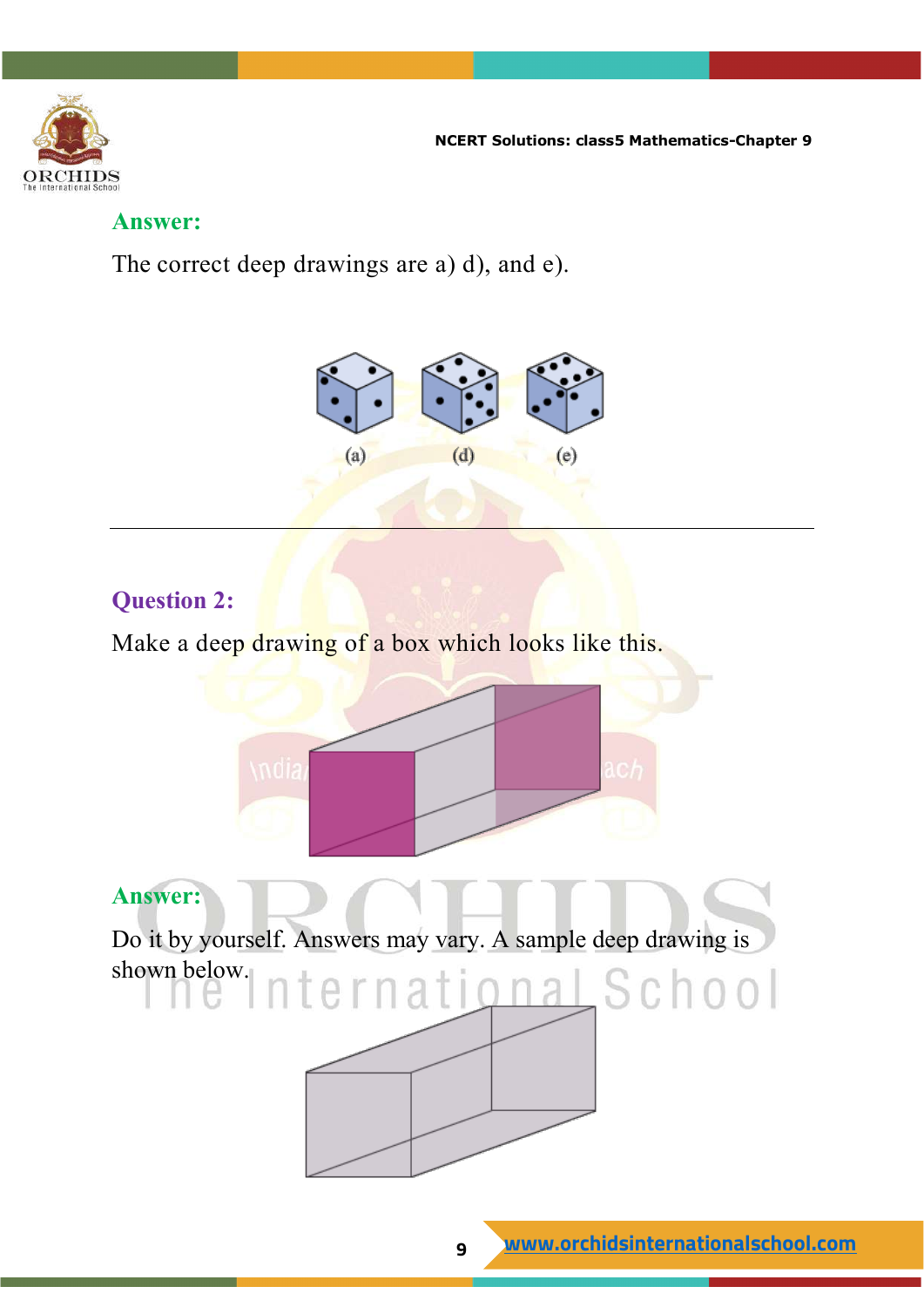

#### **Question 1:** (Page 133)

Navin, Bhaskar and Pratigya made this bridge using matchboxes.



If you look at the bridge from the top, how will it look? Choose the right drawing below:



#### **Question 2:**

Look at the photo and try to make a deep drawing of this bridge.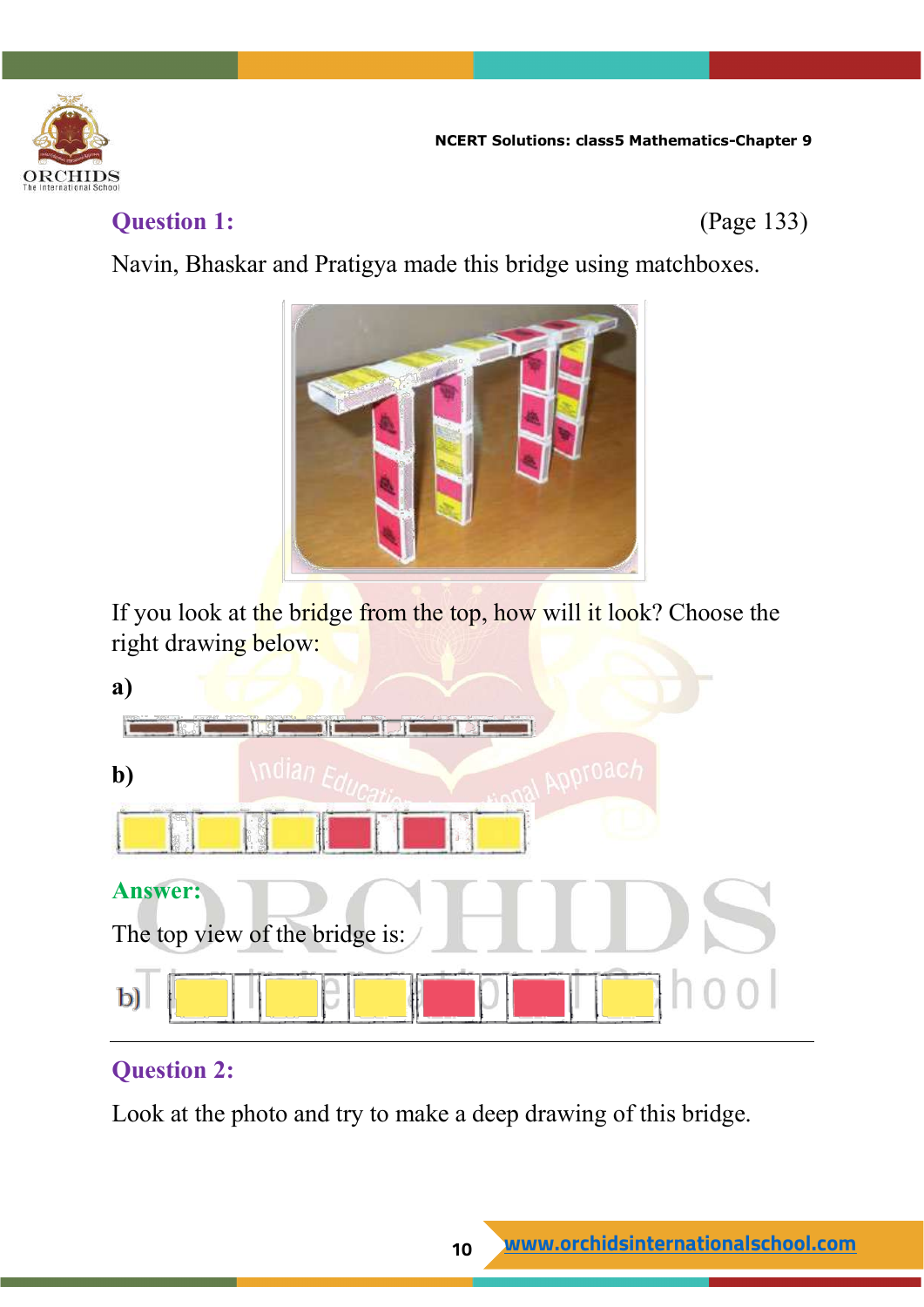

#### **Answer:**

.The correct answer is:



#### **Question 1: Constant Constant Constant Constant Constant Constant Constant Constant Constant Constant Constant Constant Constant Constant Constant Constant Constant Constant Constant Constant Constant Constant Constant**

Make drawings to show how this bridge will look:

- From the top From the front From the side
	-
- 



**Answer:** The top view of the bridge is: <mark>긝</mark> School T te II The front view of the bridge is: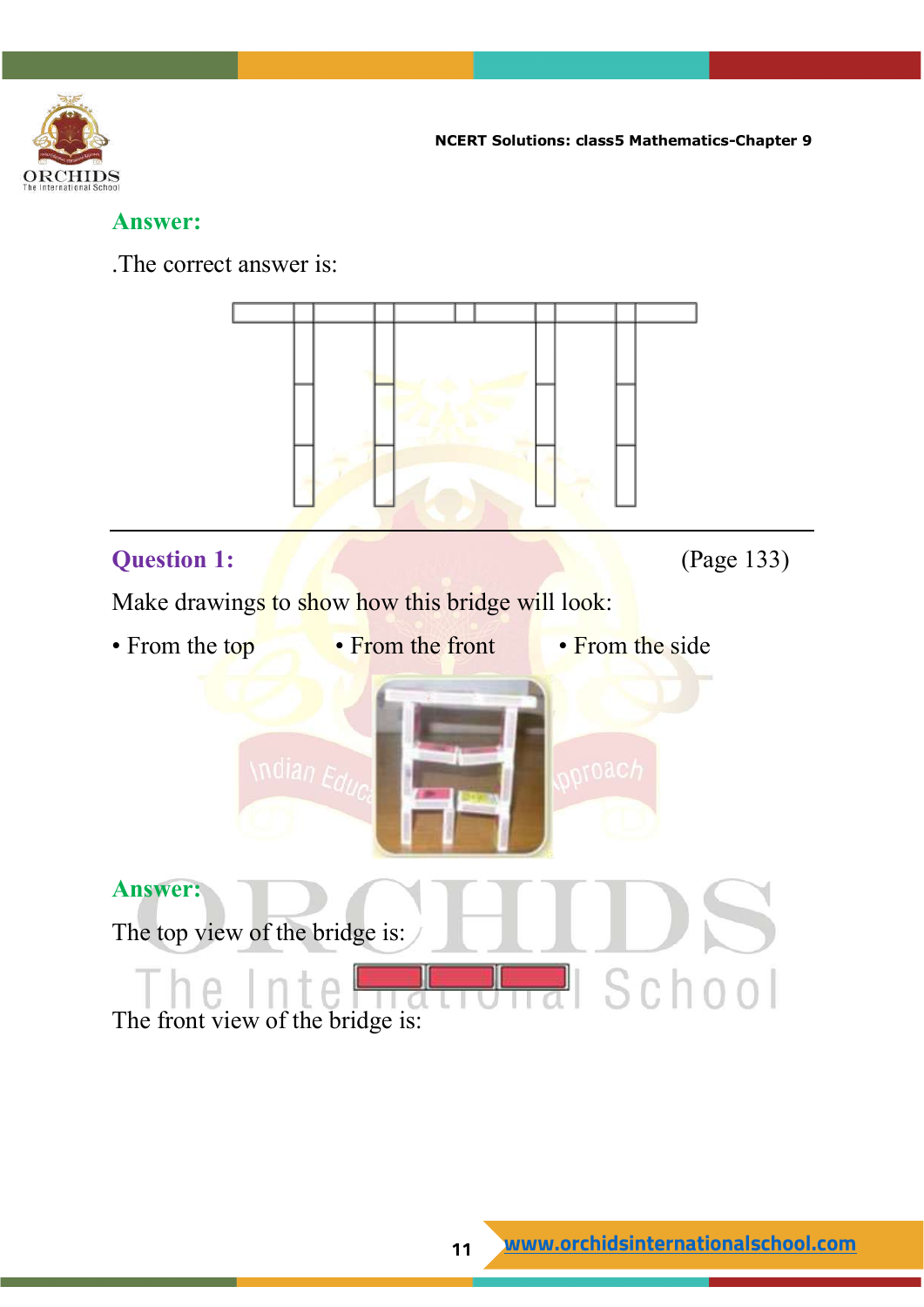



The side view of the bridge is:

#### **Question 2:**

Make a matchbox model which looks like this.



Also make a deep drawing of the model in your notebook.

#### **Answer:**

Do it by yourself.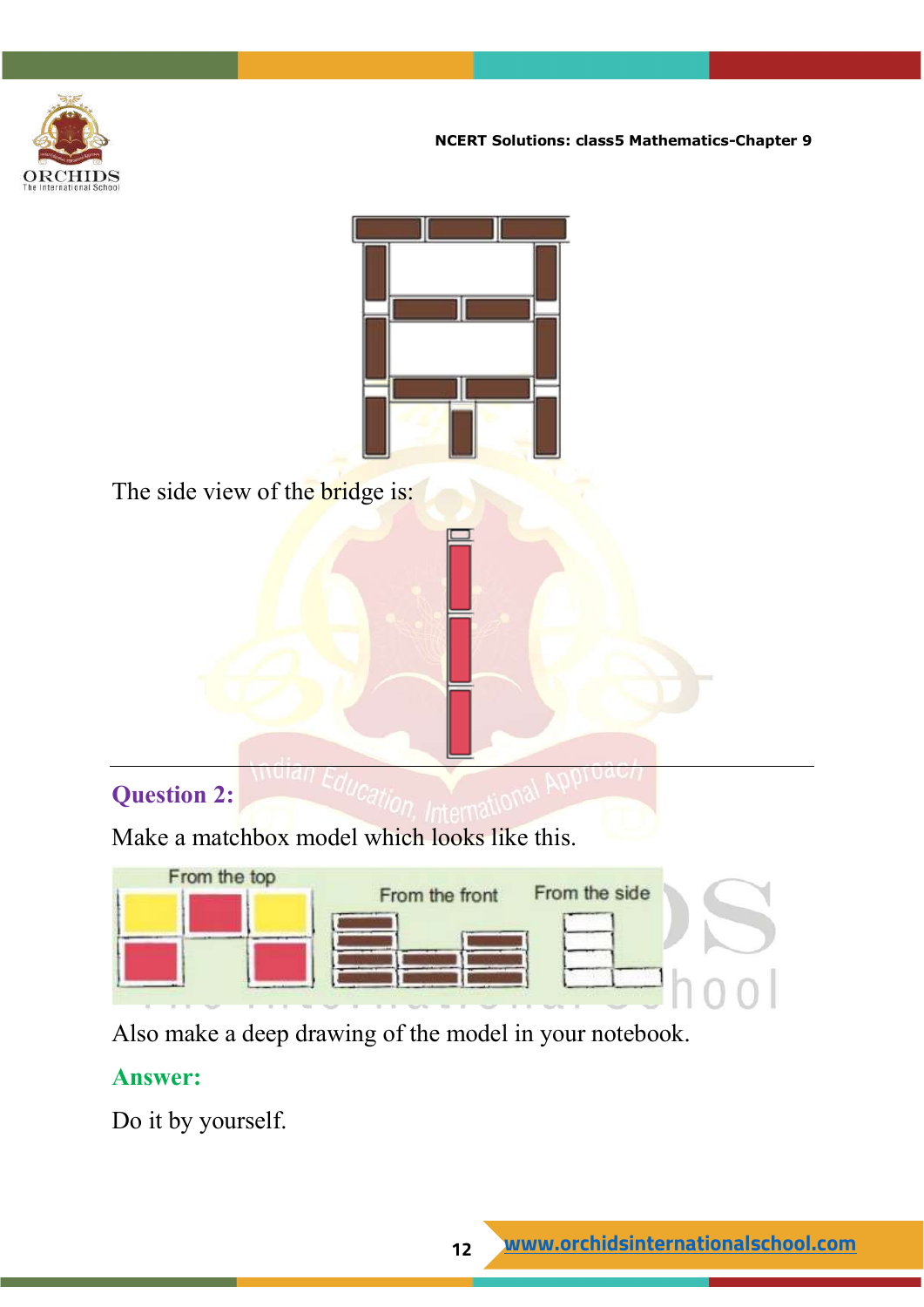

#### **Question 3:**

**A)** How many cubes are needed to make this interesting model?



**B**) Here are some drawings of the model. Mark the correct top view drawing with 'T' and the correct side view drawing with 'S'



**A)** Observe the given model.

In the top layer, there are:

 $4 + 5 = 9$  cubes.